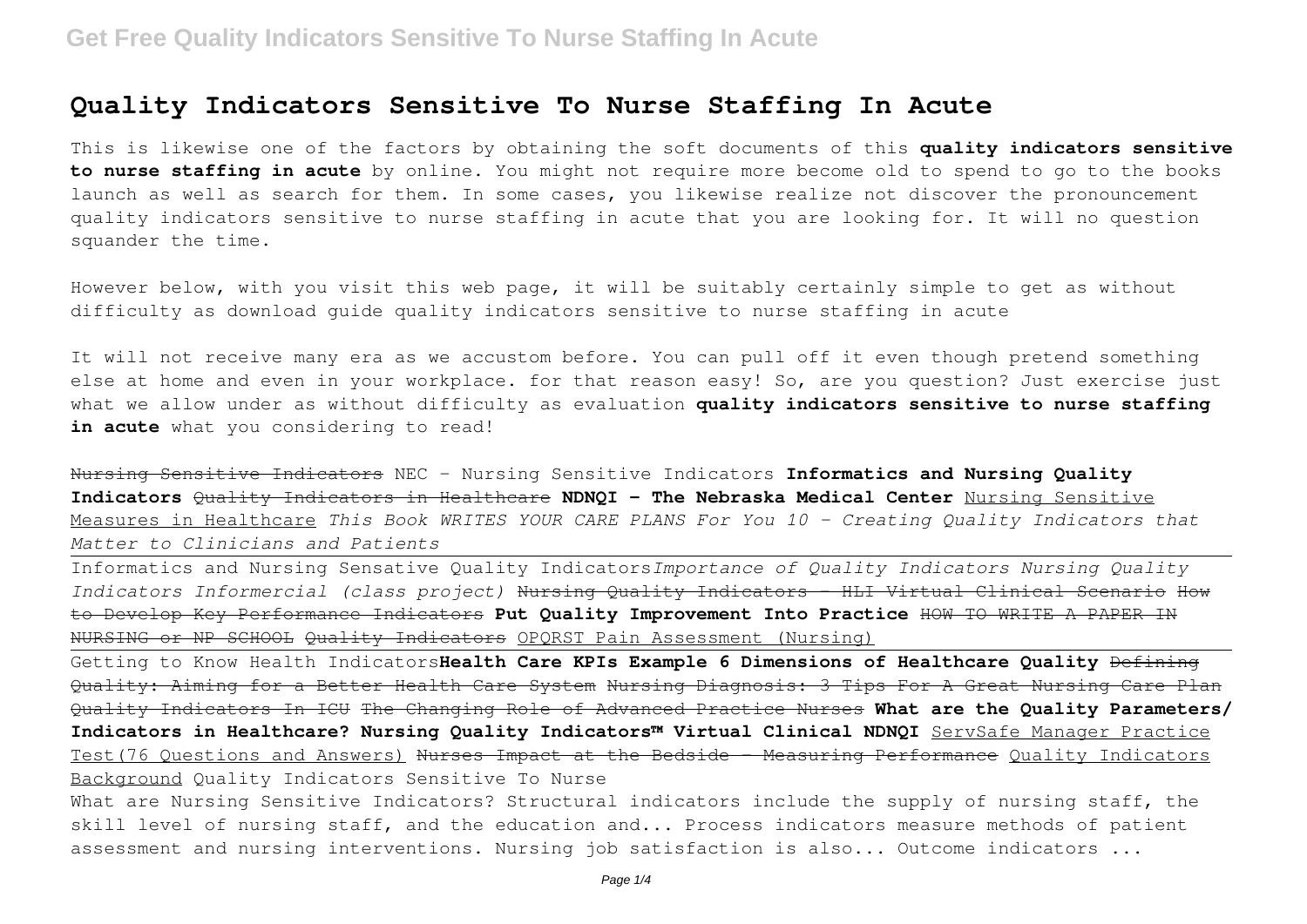# **Get Free Quality Indicators Sensitive To Nurse Staffing In Acute**

### What Are Nursing Ouality Indicators? - The Sentinel Watch

Nursing-sensitive indicators are specific to nursing are different from medical indicators of patient care quality. They are the outcomes with an influence of nursing care. They have gone through a long history and evolutionary strides in research and measurement s, but there is still much more to learn.

#### Nursing-Sensitive Indicators (NSIs)

prevention quality indicators, inpatient quality indicators, and the patient safety indicators (PSIs). In general, there are three primary ways that these types of indicators can be used to assess outcomes sensitive to nursing care: • Indicators can be used for quality improvement purposes in applied

### Quality Indicators Sensitive to Nurse Staffing in Acute ...

Patient safety, quality of care, and nurse-sensitive indicators are common areas of focus in international research literature relating to patient outcomes (e.g., DiCuccio, 2015; McCance, Wilson, & Korman, 2016; Recio-Saucedo et al., 2018; Sim, Crookes, Walsh, & Halcomb, 2018). The most important measures of nursing contributions are the patient outcomes that are dependent on nursing activities.

### Nurse perspectives of nurse-sensitive indicators for ...

Once identified, nurse?sensitive indicators can be applied for quality improvement purposes, but consensus is required to fully realise their potential. Nurse managers need to be aware of the factors that can influence the use of indicators at unit level.

### Nurse?sensitive indicators suitable to reflect nursing ...

Search terms were nursing-sensitive indicators, nursing quality indicators, haemodialysis and haemodialysis nursing. At the time of the literature search there were no indicators specific to haemodialysis nursing practice although some generic NSIs (i.e. skill mix and patient falls) could be modified to suit haemodialysis nursing.

### Identifying nurse sensitive indicators specific to ...

Nurse sensitive indicators measure the quality of care that is specific to the practice of nurses. There are currently few indicators suitable to measure haemodialysis nursing practice.

Identifying nurse sensitive indicators specific to ... There are some patient quality and safety measures which have been shown through research to be<br>Page 2/4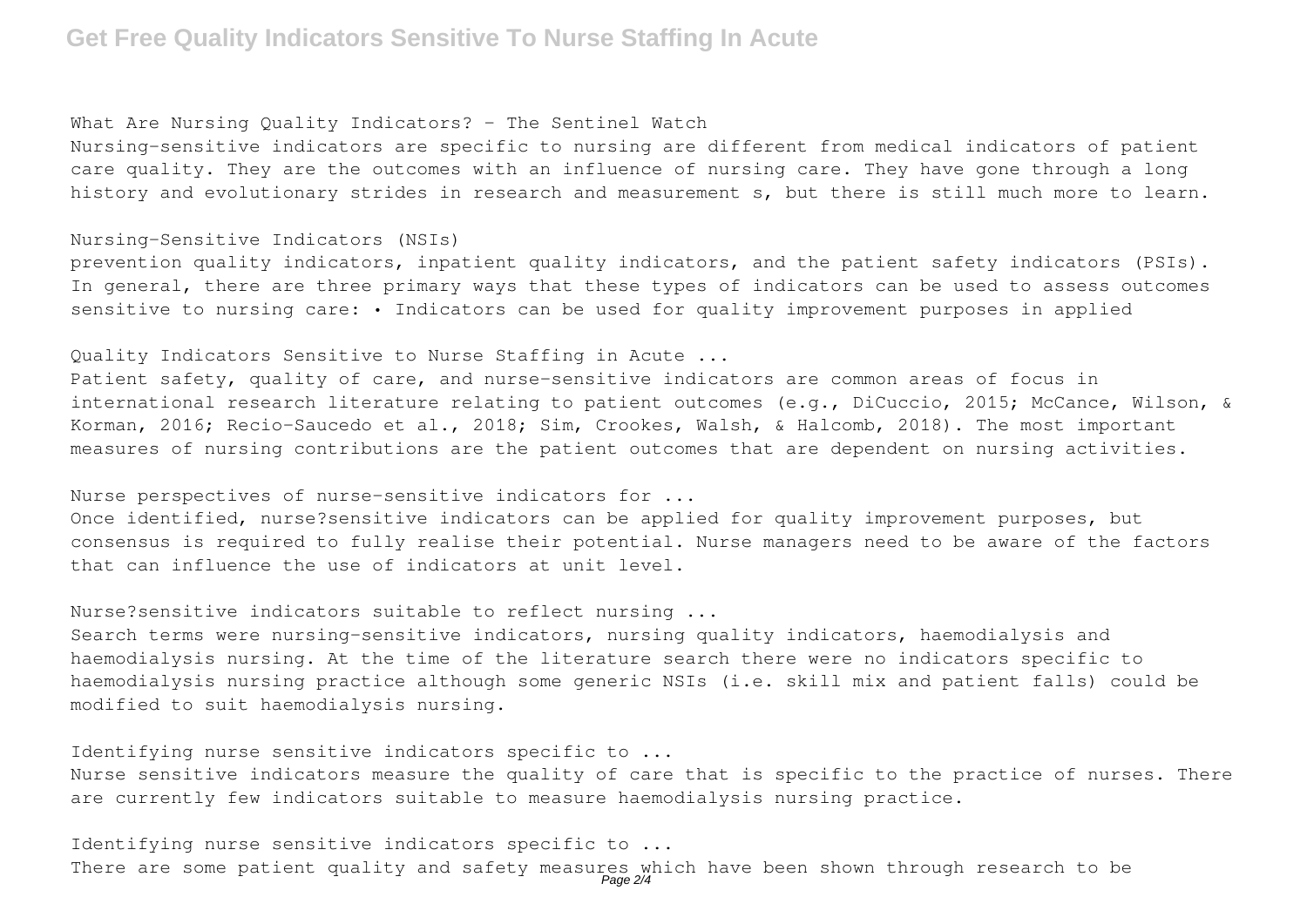# **Get Free Quality Indicators Sensitive To Nurse Staffing In Acute**

significantly affected by nursing care or "nurse-sensitive" measures. These are collected through a combination of medical record review and administrative data, according to common definitions. The National Database of Nursing Quality Indicators is a leading voluntary system for collection and analysis of these data.

NDNQI: National Database of Nursing Quality Indicators ...

Where nurse-sensitive indicators provide a quantitative basis to monitor and evaluate nursing care and are referred to as objective quality measures, nurse-reported measures are used to determine nurses' perceptions and are referred to as subjective quality measures [ 12 ].

Concordance between nurse-reported quality of care and ...

Meanwhile, NHS Scotland has had a core set of continuous quality improvement indicators (CQIs) for nursing relating to food, fluid and nutrition, falls and pressure area care since 2008. These indicators are complemented by the 'ward profile' and are being built on to support the measurement of caring behaviours and patient experience.

## Nursing dashboards - measuring quality

Nursing-sensitive indicators identify structures of care and care processes, both of which in turn influence care outcomes. Nursing-sensitive indicators are distinct and specific to nursing, and differ from medical indicators of care quality. For example, one structural nursing indicator is nursing care hours provided per patient day.

The National Database of Nursing Quality Indicators ...

National Database of Nurse Quality Indicators (NDNQI) ?Established by the American Nurses Association ?Mission is to aid the registered nurse in patient safety and quality improvement efforts by providing research based national comparative data on nursing care and the relationship to patient outcomes

Nurse Sensitive Quality Indicators - Mahidol University

Nursing-sensitive indicators reflect the structure, process, and patient outcomes of nursing care. Structure - supply of nursing staff, skill level of staff, and education of staff Process - assessment, intervention, and job satisfaction Outcomes - patient outcomes that improve if there is greater quantity and quality of nursing care

NDNQI Indicators - National Database of Nursing Quality ...